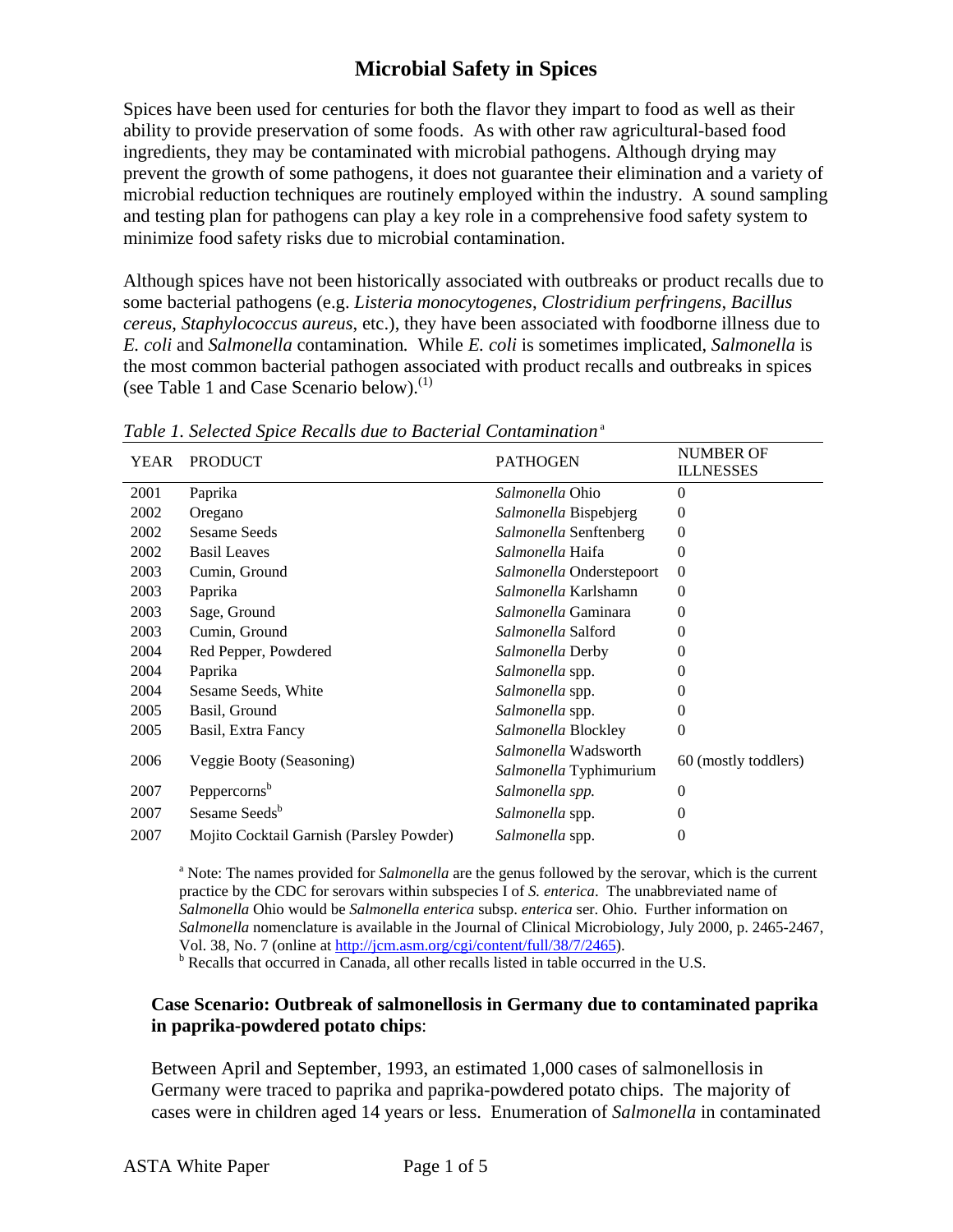product revealed levels of 0.04-0.45 organisms per gram. The infective dose was estimated at 4-45 organisms with an attack rate of 1 in 10,000 exposed persons.

This outbreak has several key learnings. First, *Salmonella* present in low numbers in spices can present a human health hazard when no kill step is applied prior to consumption. Second, *Salmonella* is very stable in dry environments and can survive through production, distribution, and eventually consumption. Third, the composition of a food ingredient (e.g., high in fat or oil) may protect *Salmonella* in low numbers from destruction by gastrointestinal acids, which may lead to illness. In such cases, a person does not need to consume a large amount of contaminated product to become ill.

### **Food Safety Programs and Treatment Options**

As a result of many well publicized food safety events, including those listed in Table 1 and the case study above, there is an increased global focus on food safety. Previous ASTA white papers have recommended that food companies institute programs such as Good Agricultural Practices (GAPs), Good Manufacturing Practices (GMPs), including pest management, and HACCP Plans. HACCP is the acronym for Hazard Analysis Critical Control Point and ASTA has developed a HACCP Guide to address critical food safety issues specific to the spice industry. In addition to the pre-requisite programs, companies are enhancing their quality and food safety systems to incorporate global food safety programs such as those defined by the Global Food Safety Initiative.<sup>(2)</sup>

In addition to the global collaboration taking place, the United States Congress increased the focus on food safety by holding hearings in 2007 and 2008 to discuss food safety issues. Among those testifying were the CEOs from several U.S. food companies, food industry organization representatives, and regulatory representatives from the FDA and USDA.

According to the 2005 Food Code, the FDA considers spices by nature to be a Ready-To-Eat  $(RTE)$  product.<sup>(5)</sup> The general public would not consider spices to be a food safety risk and frequently uses them without subsequent cooking. Although most foods made by food manufacturers are cooked or processed prior to consumption many are also consumed without the benefit of a lethality step, such as cooking at the appropriate temperature and time by boiling, baking, etc.  $(5)$ .

In order to provide a greater assurance of food safety, a variety of microbial reduction techniques are employed within the spice industry. These include fumigants (ethylene oxide and propylene oxide), steam and irradiation. Each technique has advantages and limitations in effectiveness, quality impact and consumer acceptance. Even with these treatments, testing is frequently used as a measure of food safety and to meet customer specifications.

### **Role of Microbiological Testing**

Test protocols for microbiological contamination must incorporate sound handling methods and statistically-guided sampling plans. Routine microbiological testing of products is used to determine the acceptance of purchased ingredients, raw materials, and finished products. Testing of spices for pathogens, including *Salmonella,* may be useful to screen for high rates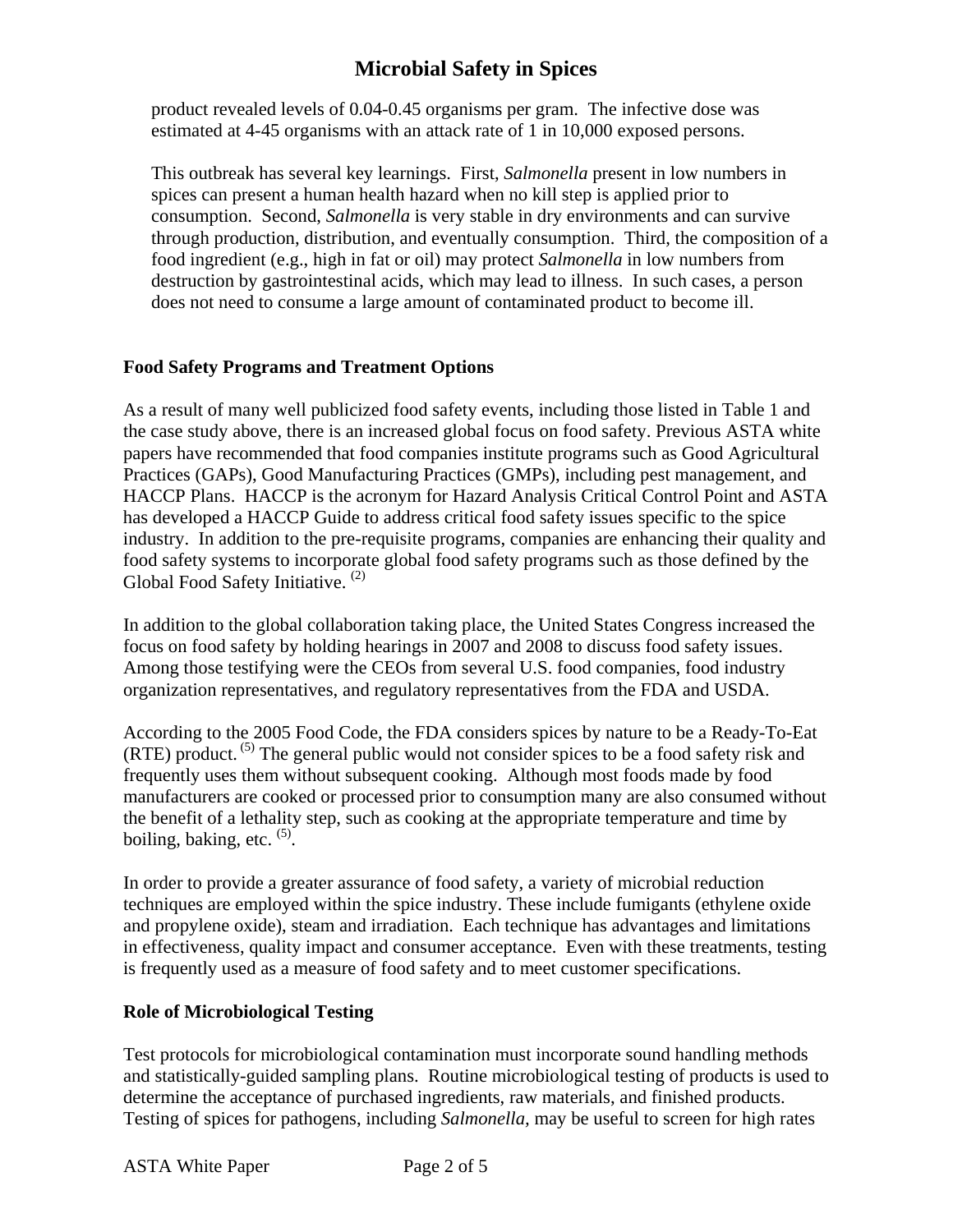of contamination entering a plant, but cannot completely eliminate risk. In instances where the contamination rate is low, the reliance on microbiological testing as the lone measure of food safety may be misleading as negative results do not always ensure safety.<sup>(6)</sup> For more information on the usefulness of pathogen testing, the International Commission for the Microbiological Safety of Foods has provided a decision tree.<sup> $(7)$ </sup>

#### **Sample Collection and Preparation**

Samples of product must be collected in order to perform microbiological testing. More stringent sampling plans are typically required for untreated products than for those that have undergone microbial reduction. In fact, when spices are treated by validated methods such as irradiation, ethylene oxide, or steam, extensive testing post-treatment adds little to ensure food safety, increases cost, and may be unnecessary.

If sampling and testing is appropriate, the procedure for the collection of samples is key to ensuring accurate results. Collection instruments, such as scoops and bags, must be sterile to prevent cross-contamination. Proper hand washing techniques and the use of gloves is recommended. If product samples are collected prior to final processing and packaging, microbiological results may not be representative of product shipped due to crosscontamination in the processing or packaging equipment. Additional information regarding sample collection is available the FDA.  $^{(8)}$ 

A fundamental principle of lot acceptance sampling plans is that the samples collected will reflect the lot as a whole. For this reason, it is critical that the samples be collected at various points throughout the entire lot. This is particularly important where the microbial population is not homogenous, such as imported raw spices that may be comprised of many batches or sub-lots. For non-homogenous lots, an increased number of samples may be required to properly evaluate the lot.

An analytical unit is the aliquot of a sample that is actually tested. A typical analytical unit is 25 to 375 grams per sample, although this may be increased if desired. When testing for indicator microorganisms, such as aerobic or coliform bacteria, compositing multiple samples is a common technique to decrease the cost of testing. The disadvantage of compositing samples is that an individual sample with high levels of contamination may be diluted by mixing with samples with much lower or no contamination.

When more than one sample is analyzed for a microbiological attribute, a two- or three-class sampling plan may be applied to evaluate results. The attributes of these sampling plans are given below:

- $n =$  number of analytical samples
- $c =$  number of samples that may be tolerated in the marginally acceptable range (area between *m* and *M*)
- $m =$  value below which all values are acceptable
- $M$  = value at which all values above are defective

*Two-Class Sampling Plans*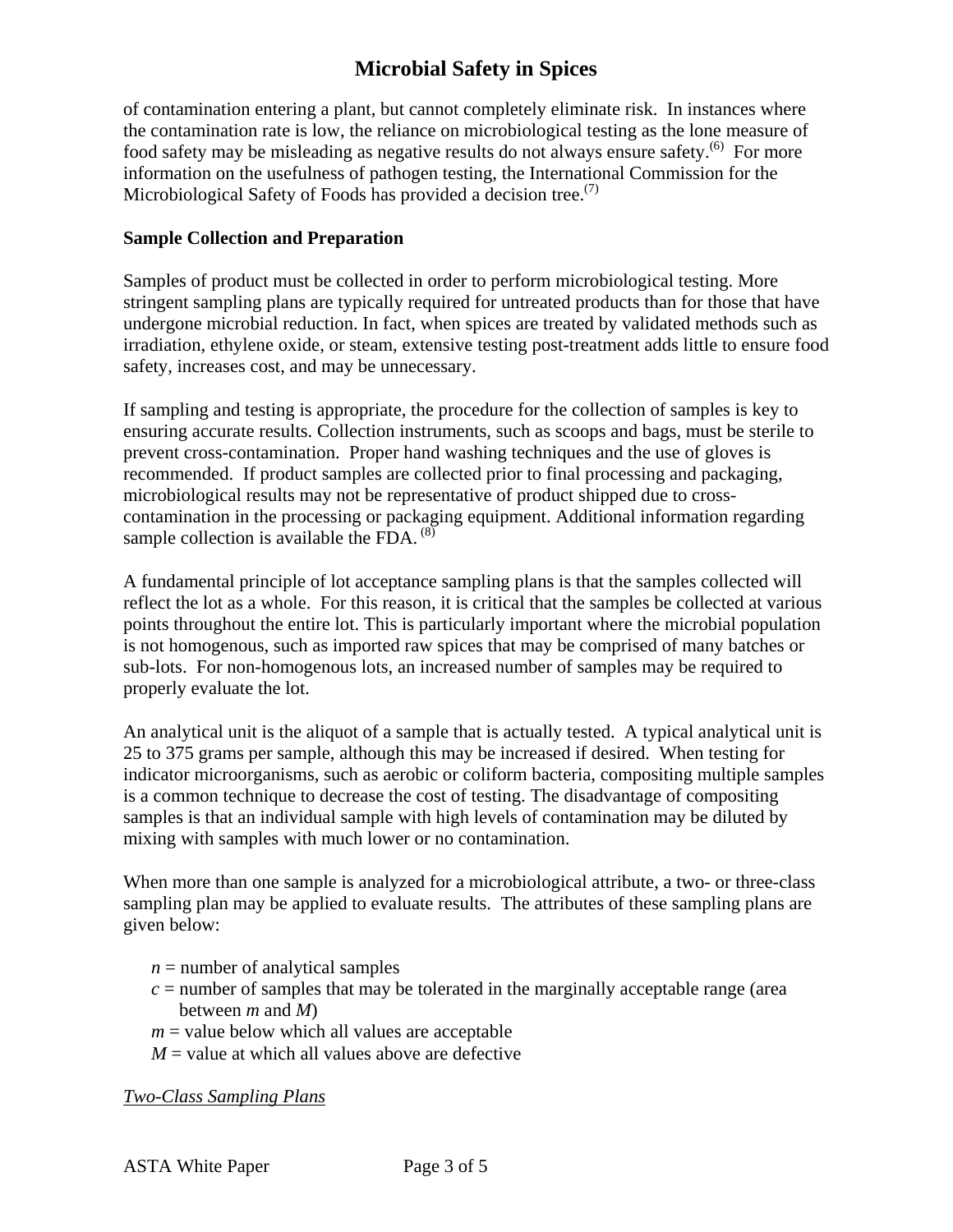A two-class sampling plan is appropriate when zero positives are permitted (*e.g.* testing for *Salmonella*). In a two-class sampling plan,  $c = 0$  and  $m = M$  in that there is no marginal range of acceptance and no sample may contain levels greater than *m*.

For *Salmonella* analysis, no greater than fifteen (15) analytical units (25 grams each) may be composited into one 375 gram test sample and tested in its entirety. When compositing is performed, it is important to ensure that equal amounts of each sample be included in the composite. Pulling a 375 gram sample from a bag of unequally mixed portions of analytical units is not acceptable. For spices imported into the United States and submitted for approval for reconditioning due to the detection of *Salmonella*, the FDA defines the sampling plan.<sup>(9)</sup>

### *Three-Class Sampling Plans*

A three-class sampling plan may be appropriate when a proportion of sample units may yield test values in a marginally acceptable range without causing consequent problems.(6) This is often true for testing indicator microorganisms, such as aerobic bacteria, coliforms, yeast, and mold. It may also be appropriate for certain bacterial pathogens where a tolerance can be established in a product without jeopardizing safety, such as *C. perfringens*, *B. cereus,* or *S. aureus*. In a three-class sampling plan with  $n = 5$ ,  $c = 1$ ,  $m = 1,000$ , and  $M = 10,000$ , one out of five samples may test above 1,000 but lower than 10,000 with the lot still being considered acceptable.

To further assist in the development of a three-class sampling plant, a statistician should be consulted in order to select appropriate values for *m* and *M*. Additional information on sampling plans is available from  $ICMSF$ <sup>(7)</sup> and the FDA.

### **Statistical Basis of Lot Acceptance Sampling Plans**

Factors that influence the effectiveness of a sampling plan include whether random samples can be collected from a lot, how samples are prepared, and the sensitivity and specificity of the analytical method.  $^{(6)}$  Lot acceptance sampling plans assume the microbial population to be randomly distributed throughout the lot. This is often not true, especially for foods that are not liquids. For this reason, better information about the true microbiological population within a lot can be obtained by analyzing more than one sample. The number of samples that are collected from a lot is a balance between risk, accuracy, available resources, time, and cost.

Table 2 demonstrates the relation of number of samples collected to the contamination (defect) rate. Table 2 indicates that:

- If 10 samples are collected across a lot that has *Salmonella* in 1% of samples, there is a 90% probability that *Salmonella* will be not detected and the lot will be accepted.
- If 10 samples are collected across a lot that has *Salmonella* in 10% of samples, there is a 35% probability that *Salmonella* will be not detected and the lot will be accepted.
- If 15 samples are collected across a lot that has *Salmonella* in 5% of samples, there is a 45% probability that *Salmonella* will be not detected and the lot will be accepted.